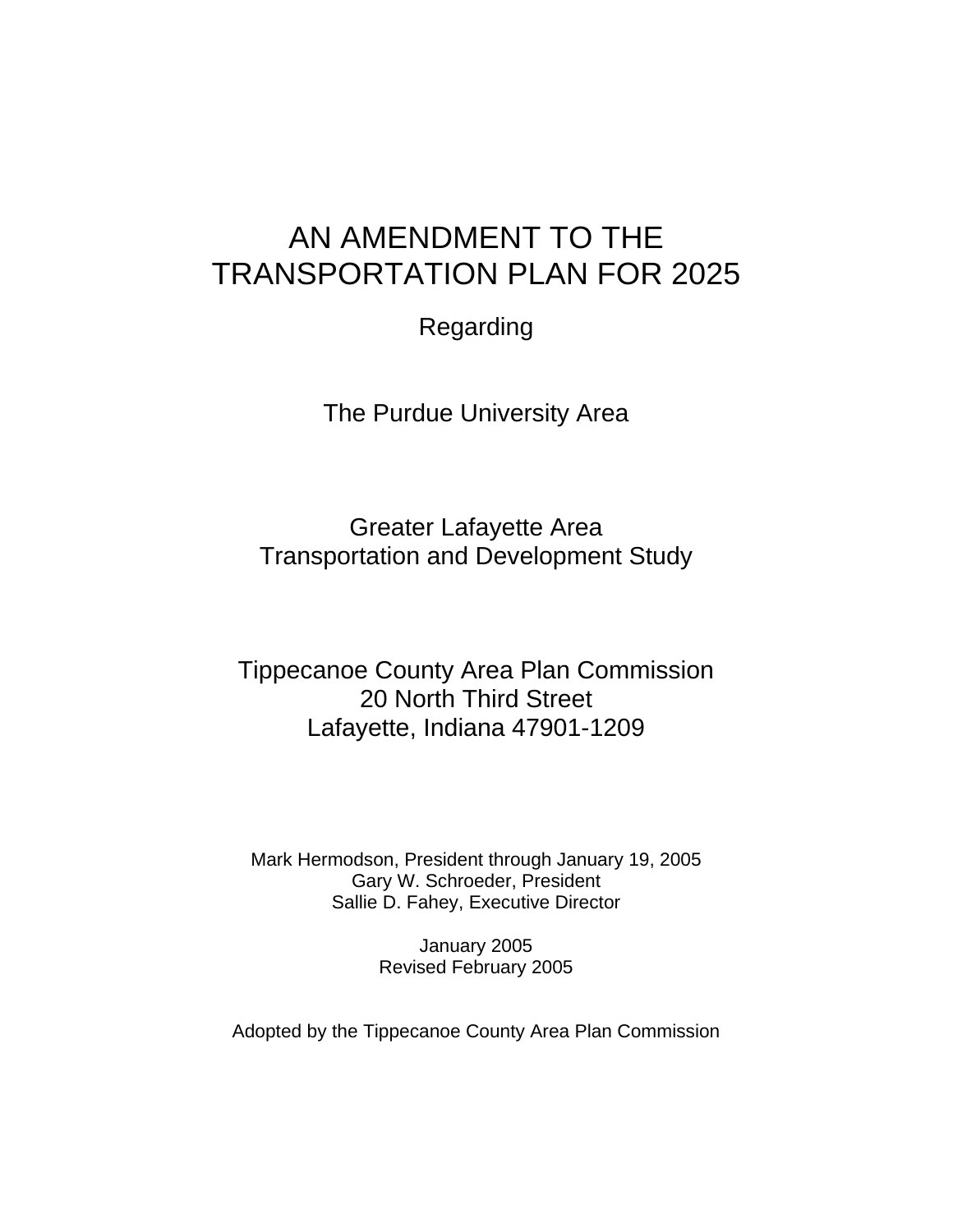#### **Introduction**

A revision to the Transportation Plan for 2025 is being requested in order to better serve mobility needs in the Purdue University area. The requested changes to the 2025 Transportation Plan are based on the Transportation and Parking Plan, September 2001<sup>1</sup> (the Plan), developed by Pflum, Klausmeier and Gehrum Consultants, Inc. with extensive input from Purdue, CityBus, West Lafayette, and Tippecanoe County officials, and the community. Ongoing discussions of the Plan between Purdue and the City of West Lafayette have resulted in modifications to the original Plan. The requested revisions presented herein represent the concurrence of all responsible agencies at this time.

#### **Purpose and Need**

The West Lafayette campus of Purdue University is changing in dramatic ways with the addition of new buildings to meet the demand for new research and classrooms. In the last four years, nine new major buildings have been constructed. Currently, there are four major facilities and one addition under construction. Over the next four years, eight more buildings are expected to be built.

The University is engaged in a continuous process of updating the campus Master Plan, which is intended to guide University development for the next 25 years. The current Plan, shown in Figure 1, includes the addition of a large number of new buildings throughout the campus. A significant number of these, including those in Discovery Park, will be located on the part of campus located south of State Street. Many of these additions will be located as close to the core of the campus as possible in order to maintain a 10-minute walking time between classes. This is a key element in the operation of the University because any lengthening of the time between classes would result in a reduction

 $1$  The Transportation and Parking Plan may be viewed at the Tippecanoe County Area Plan Commission.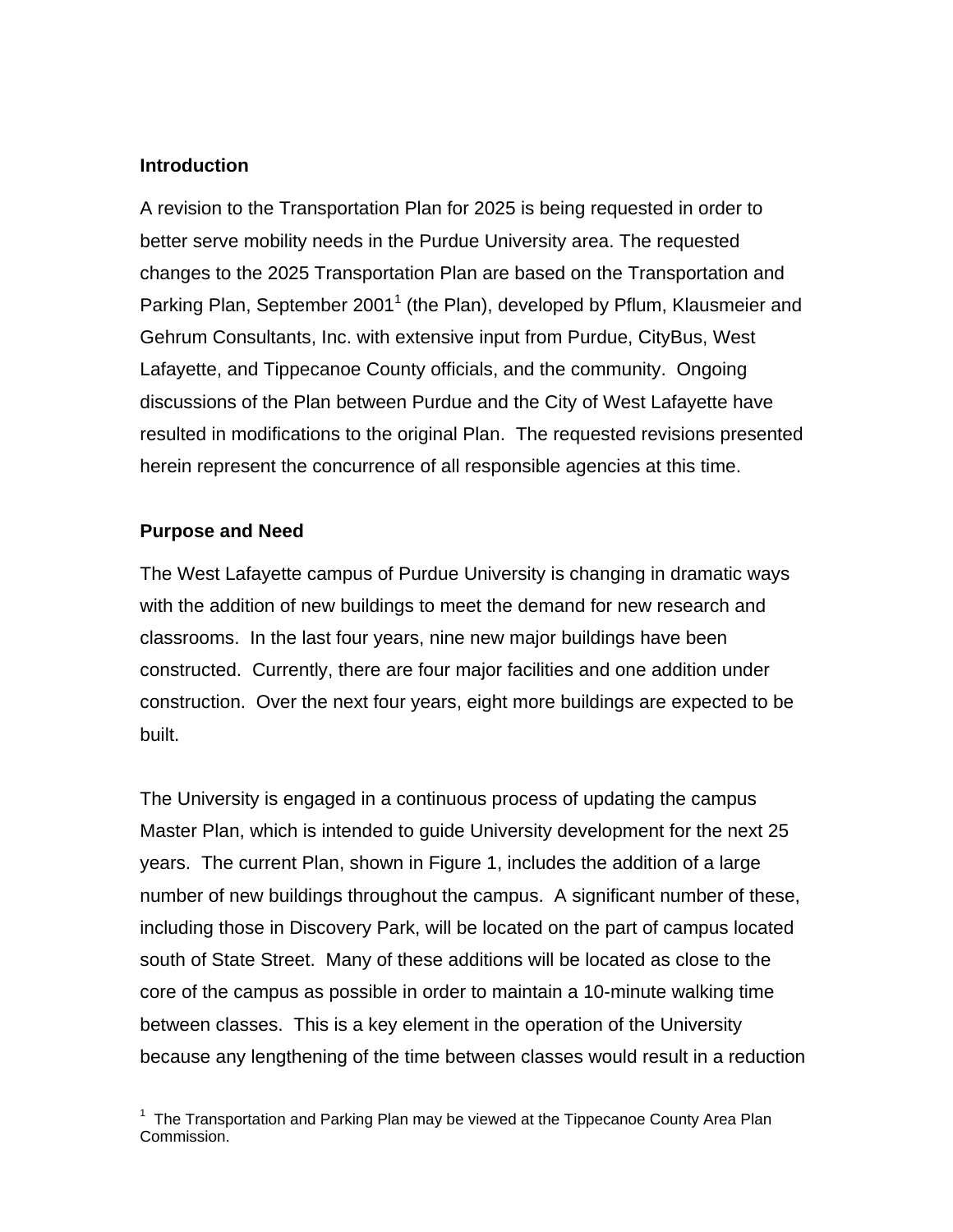of available class time. This would complicate the scheduling process for a typical four-year curriculum and substantially increase operational costs. Increasing the density of the campus will have a dramatic effect on the already difficult safety issues resulting from conflicts between pedestrians and vehicles. The continued growth in students, faculty, and staff has resulted in a transportation system that does not meet the needs of pedestrians, bicyclists, and motorists. Furthermore, a change in the number of students who drive cars to campus has increased the demand for parking and conflicts between pedestrians and motorists.

In order to improve the safety of pedestrians, the transportation component of the Master Plan reduces pedestrian-vehicular conflict by encouraging use of travel modes other than cars on campus. The Plan is designed to remove cars from the core of the campus as much as possible.

#### **Goals and Key Features of the Plan**

As stated in the Transportation and Parking Plan, the goals of this Plan are to:

- Provide safe and efficient movement of pedestrians, bicyclists, transit, and other vehicles to, from, through, and around campus.
- Encourage pedestrian traffic and discourage vehicular traffic in the central core of the campus, in adherence with the recommendations of the Campus Master Plan.
- Provide proximate parking choices for the campus's different "customer" groups, including faculty, staff, commuting students, resident students, and visitors.

The key features of the Plan meet these goals and include the following:

- Provide a perimeter boulevard to facilitate travel through and around the campus.
- Discourage through traffic on streets that are internal to campus through the use of traffic calming measures.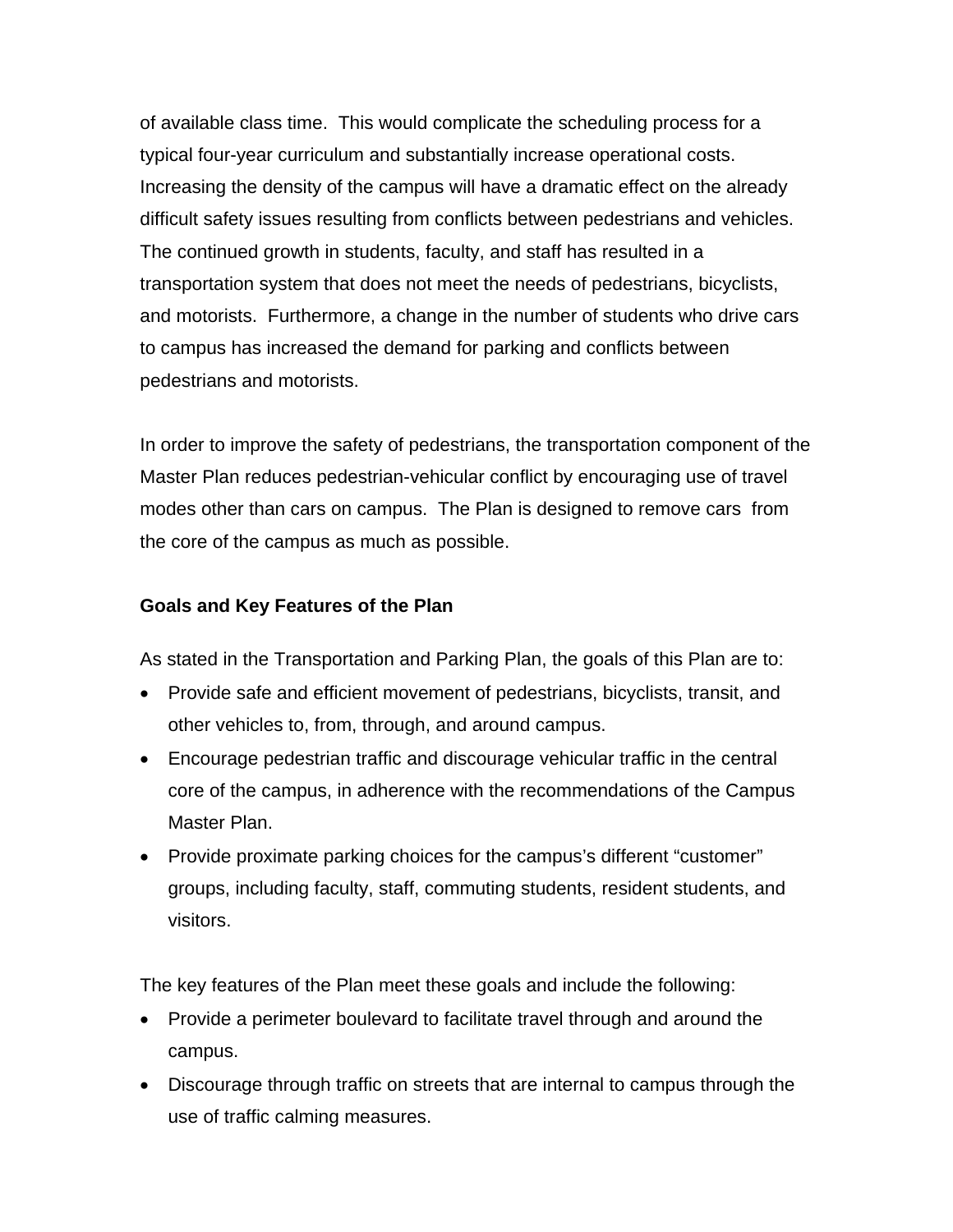- Encourage alternative modes of transportation by enhancing the service potential of transit, providing bicycle lanes on-street, and providing safe pedestrian pathways and crossings.
- Reduce vehicular delay at critical intersections.
- Reassign student parking to areas along perimeter roadways served by transit.

These goals and features are compatible with the goal and objectives established for the transportation planning process in Tippecanoe County (see Transportation Plan for 2025, page 112). Several Plan features help to implement the goal and objectives of the transportation planning process for the County, including:

- The emphasis on transit, pedestrian, and bicycle modes of travel to provide a balanced multi-modal transportation system.
- The use of existing streets to develop a revised system of arterials and collectors.
- The use of traffic calming principles to minimize pedestrian/vehicle conflicts.
- The provision of parking facilities along the major street network to maximize accessibility to the largest traffic generator in the county.

The Plan provides convenient multi-modal access to the entire area for all students, including those with low incomes. The provision of a highly functional transit system for the students in the campus area permits them to have access to most employment opportunities in the area. Furthermore, with Purdue being the largest employer in the county, there are employment opportunities for low income people throughout the cities of Lafayette and West Lafayette that are easy to access by using the transit system.

#### **Reasons to Implement the Plan**

Purdue University is the largest traffic generator and the largest employer in the County. The impact of the traffic generated can be seen several miles from the campus. Furthermore, the University has a significant impact on the economy of the County including employment, housing, and retail.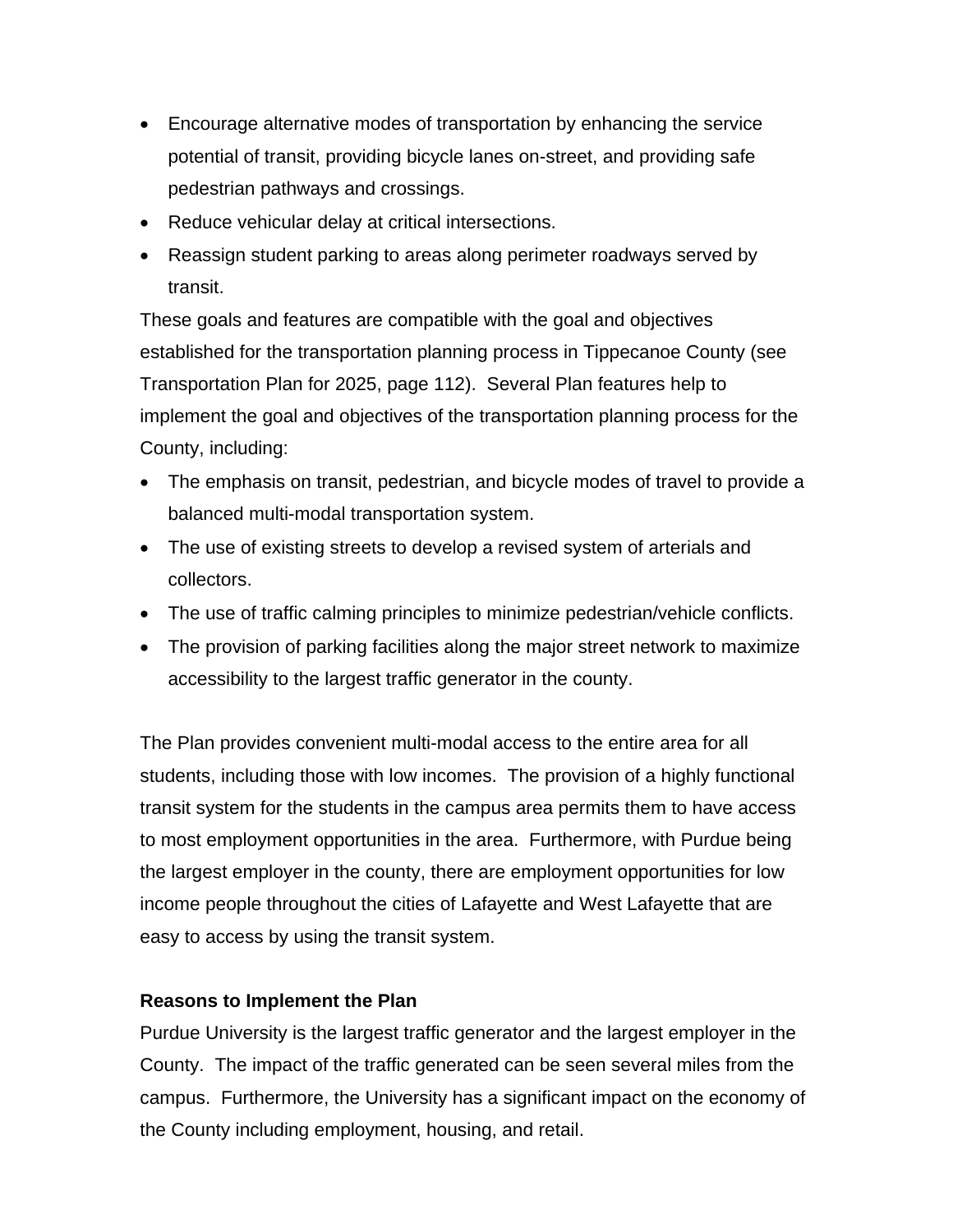Because of the size of the university, the city streets, county roads, and state highways in the area of the campus are impacted by campus life. The campus buildings, parking facilities, and transportation facilities including sidewalks, bike lanes, and access streets need to be integrated with the streets, roads, and highways to serve motorists traveling through or around the campus as well as those destined for it.

With the construction of new U.S. 231 on the south and west sides of campus, through-traffic can be routed around the campus. Following completion of the segment south of campus, S.R. 26 will be relocated off of State Street. The Plan takes advantage of this change in state highway locations to resolve the longstanding conflicts between motorists and pedestrians on State Street. Over the last 20 years, these conflicts have increased substantially.

In order to resolve these and other problems, the Plan proposes that a perimeter boulevard be constructed around the campus. This Plan will reduce the impact of pedestrians on public streets and provide an improved campus by eliminating most vehicles in the core campus. Furthermore, other modes of travel including pedestrian, bicycle, and transit will be improved. This Amendment requests addition of only those portions of the Transportation and Parking Plan that can be considered to be part of the arterial and collector street network serving the area. It does not include elements that are already in the Transportation Plan for 2025.

The new U.S. 231 and relocated S.R. 26 will route heavy trucks around the congested campus area. However, there is still a need to provide access to the campus for service and delivery vehicles. All buildings on campus will retain access that is adequate for deliveries.

Security for the proposed road network is an improvement over the existing network because traffic is routed outside of the dense pedestrian area in the core of the campus. While there are very few trucks carrying hazardous materials on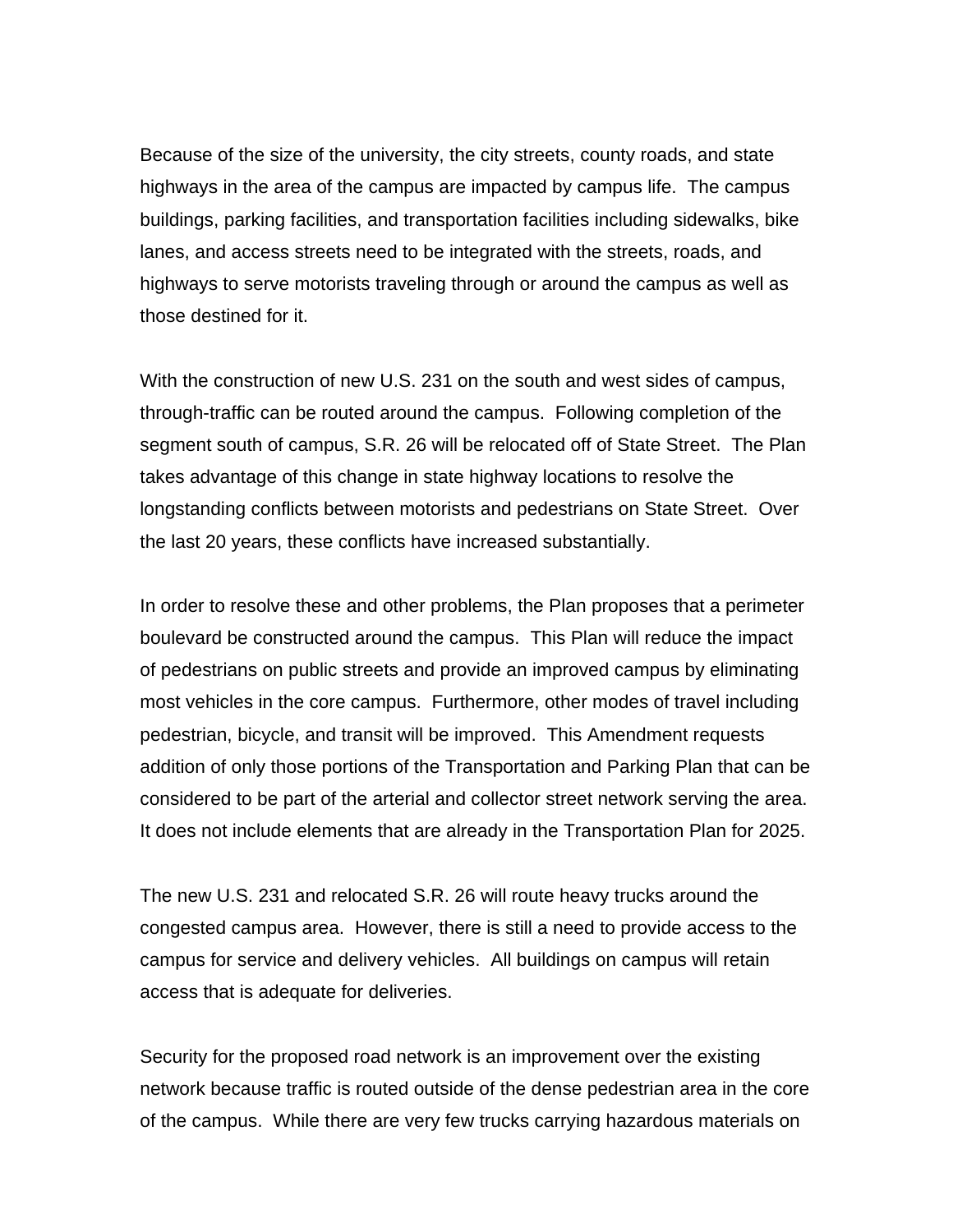these streets, the proposed plan will move them to the perimeter boulevard or to the new U.S. 231. There are no bridges or tunnels that are subject to security issues.

#### **Description of the System**

The Transportation and Parking Plan proposes a system of public arterials and collectors that are integrated with campus streets and parking facilities to provide a network that best serves pedestrian, bicycle, transit, and vehicular modes of travel. The street corridors will be designed using context sensitive design principles including lighting and landscaping near sidewalks and in the medians where appropriate. The System Plan is shown in Figure 2 and has the following features, which are included in this Amendment:

#### 1. Perimeter Boulevard

The perimeter boulevard around the campus includes existing Northwestern Avenue, Stadium Avenue, McCormick Road, Airport Road, and Harrison Street. These segments of the perimeter boulevard will be constructed as a 4-lane landscaped parkway with a raised median and sidewalks. A bike lane will be included for each direction of travel. The east side of the perimeter road will be a pair of one-way streets with southbound traffic on Grant Street, and northbound traffic on Chauncey Avenue, State Street, Northwestern Avenue, and Vine Street. A gateway intersection is planned at Harrison Street/South Intramural Drive using a roundabout and aesthetic improvements. This multimodal corridor will be provided with lighting that is appropriate for pedestrians, bicyclists, and motorists. The boulevard will be designed to accommodate local delivery trucks. However, through-trucks will be discouraged from using the perimeter boulevard.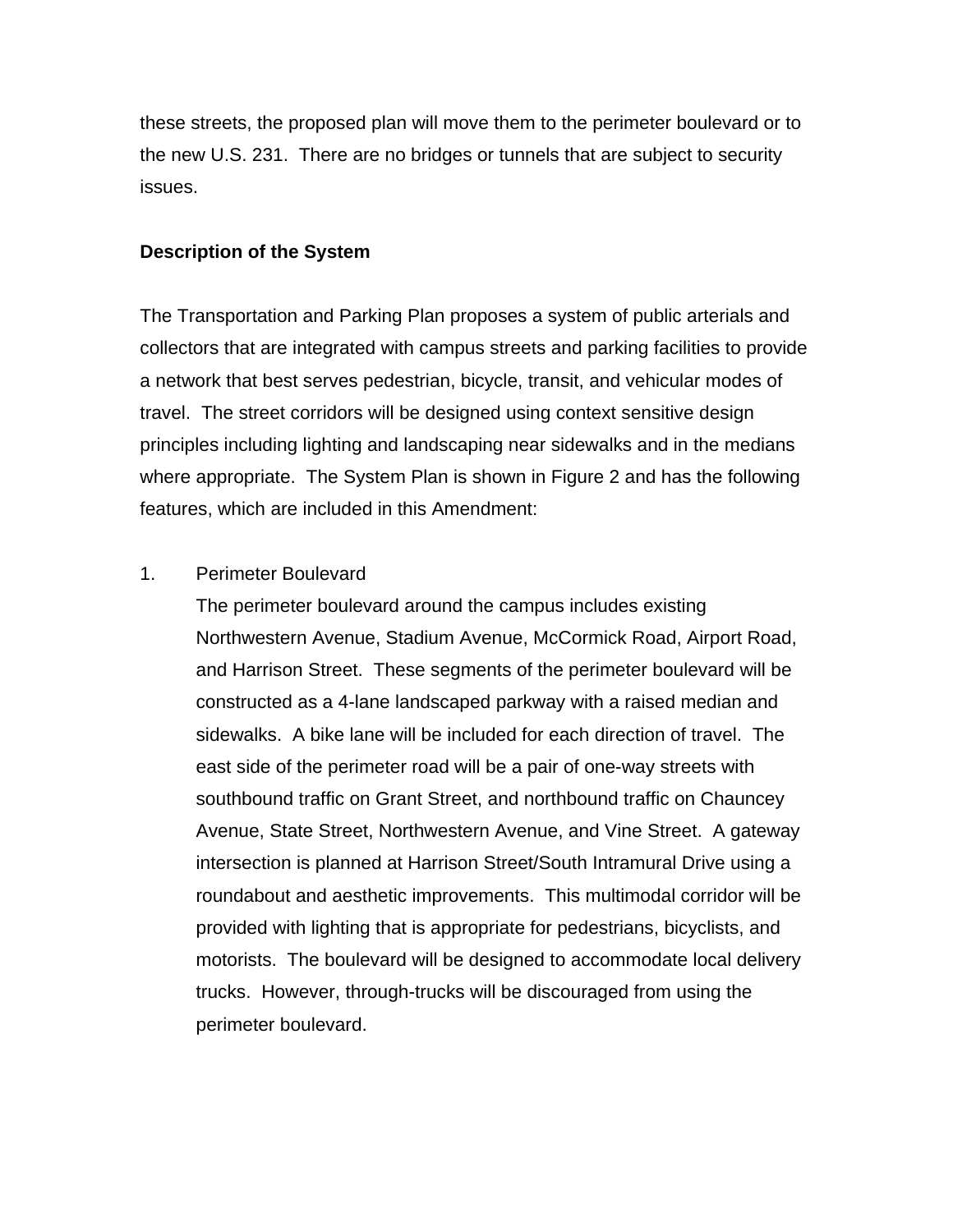#### 2. Williams Street Connection

Tapawingo Drive will be extended from S.R. 26 to U.S. 231 at Williams Street, including a traffic signal at the intersection. Tapawingo is already in the 2025 Plan and is scheduled for construction in 2005. Williams should be reconstructed to add eastbound left-turn and right-turn lanes at its intersection with U.S. 231 and to change the profile of the street. It will include a partial median, bike lanes, landscaping, enhanced pedestrian crossings, and an eastbound left-turn lane at Chauncey Street. The Tapawingo/Williams connector is an important part of the Plan for the area because it diverts traffic from State Street to south campus.

#### 3. North Intramural Drive Extension

A new 4-lane boulevard will be constructed west of the Purdue Stadium, between the intersections of Northwestern Avenue/Cherry Lane and Stadium Avenue/North Intramural Drive. The new roadway will provide relief for the over-saturated Stadium Avenue/Northwestern Avenue intersection as well as an alternate north-south route. The diversion of traffic to the North Intramural Drive extension will enable a more pedestrian-friendly environment to be established around the stadium/arena and along Stadium Avenue. The road will include a median, sidewalks, bike lanes, and landscaping.

#### 4. Northwestern Avenue Improvement

Northwestern Avenue is planned to be widened to incorporate a raised median between Stadium Avenue and Cherry Lane (proposed North Intramural). The median will provide refuge for pedestrians crossing Northwestern Avenue and will restrict left turns at minor cross streets. The road will include sidewalks, bike lanes, and landscaping.

The construction of the perimeter boulevard will permit the implementation of traffic calming measures, such as closure of streets and making streets one way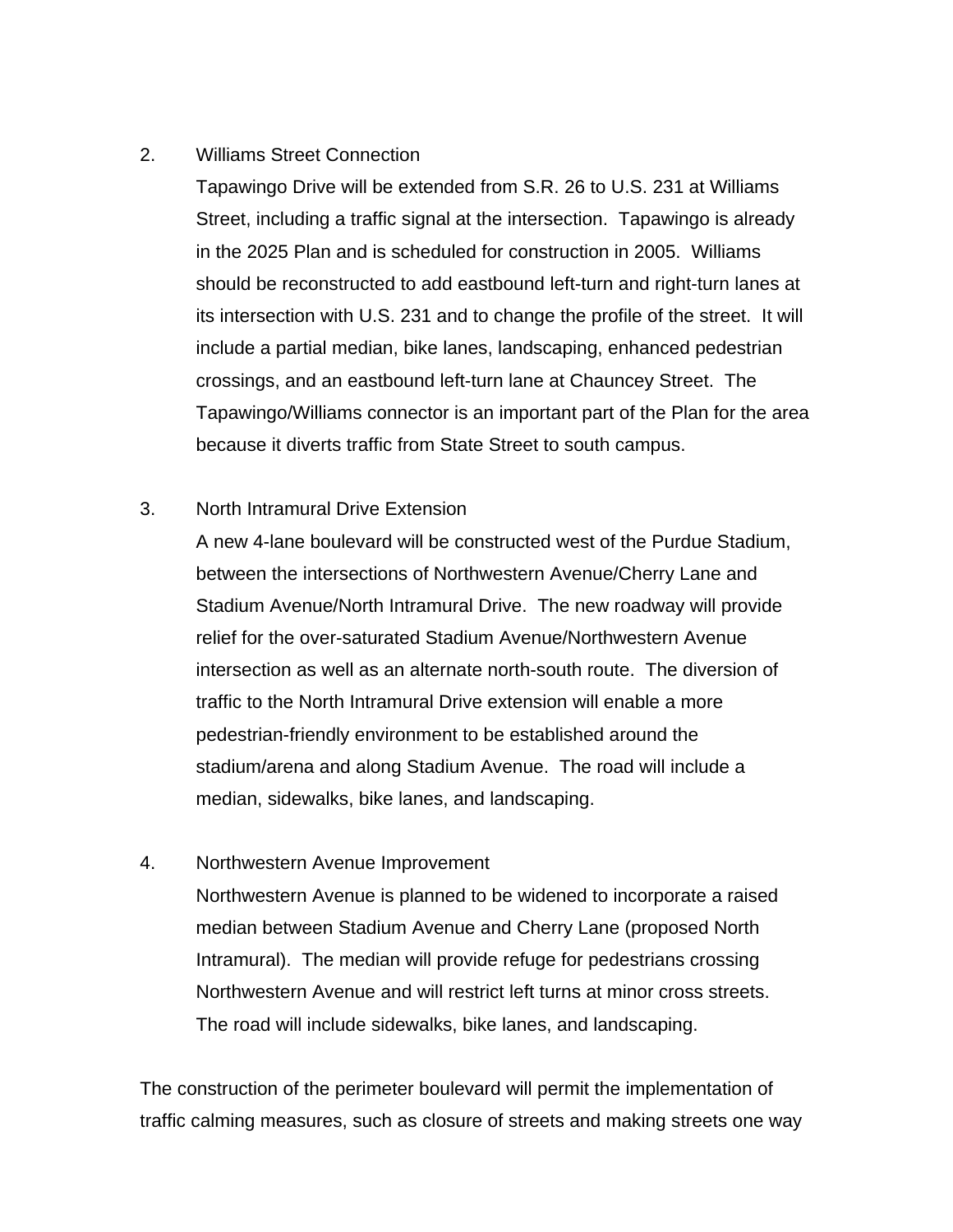on University Street, Waldron Street, and Russell Drive to discourage through traffic. This Plan also supports the improvement of transit by including the following:

- Reversing traffic flow on Grant Street.
- Providing pedestrian malls/bus lanes on segments of State Street, Third Street, University Street, and Intramural Drive.
- Removing cars from the core of the campus.
- Providing a perimeter roadway with adjacent parking facilities.

The proposed revisions to the street system will necessitate additional signage for motorists. A wayfinding sign system should be installed to complement and enhance the Transportation network in the campus area. Signage should be provided at major destinations (visitor center, Purdue Memorial Union, Stewart Center, Elliott Hall of Music, etc.) and parking garages.

The functional classification for the perimeter boulevard is proposed to be Urban Collector on Harrison Street, Airport Road, McCormick Road, Stadium Avenue, Grant Street, Chauncey Avenue, State Street, and Vine Street. The portion of the perimeter boulevard on Northwestern Avenue will remain classified as an Urban Other Principal Arterial. Williams Street is proposed as an Urban Collector. North Intramural Drive from Stadium Avenue to Northwestern is proposed as an Urban Minor Arterial

## **Projects and Cost Estimates**

This Transportation Plan Amendment is designed for completion within twenty years. The intent is to use federal aid funding for most of the elements included in this Amendment. However, the funding may come from several entities including state, local, University, and private sources. It is anticipated that one project will be constructed every 3-4 years.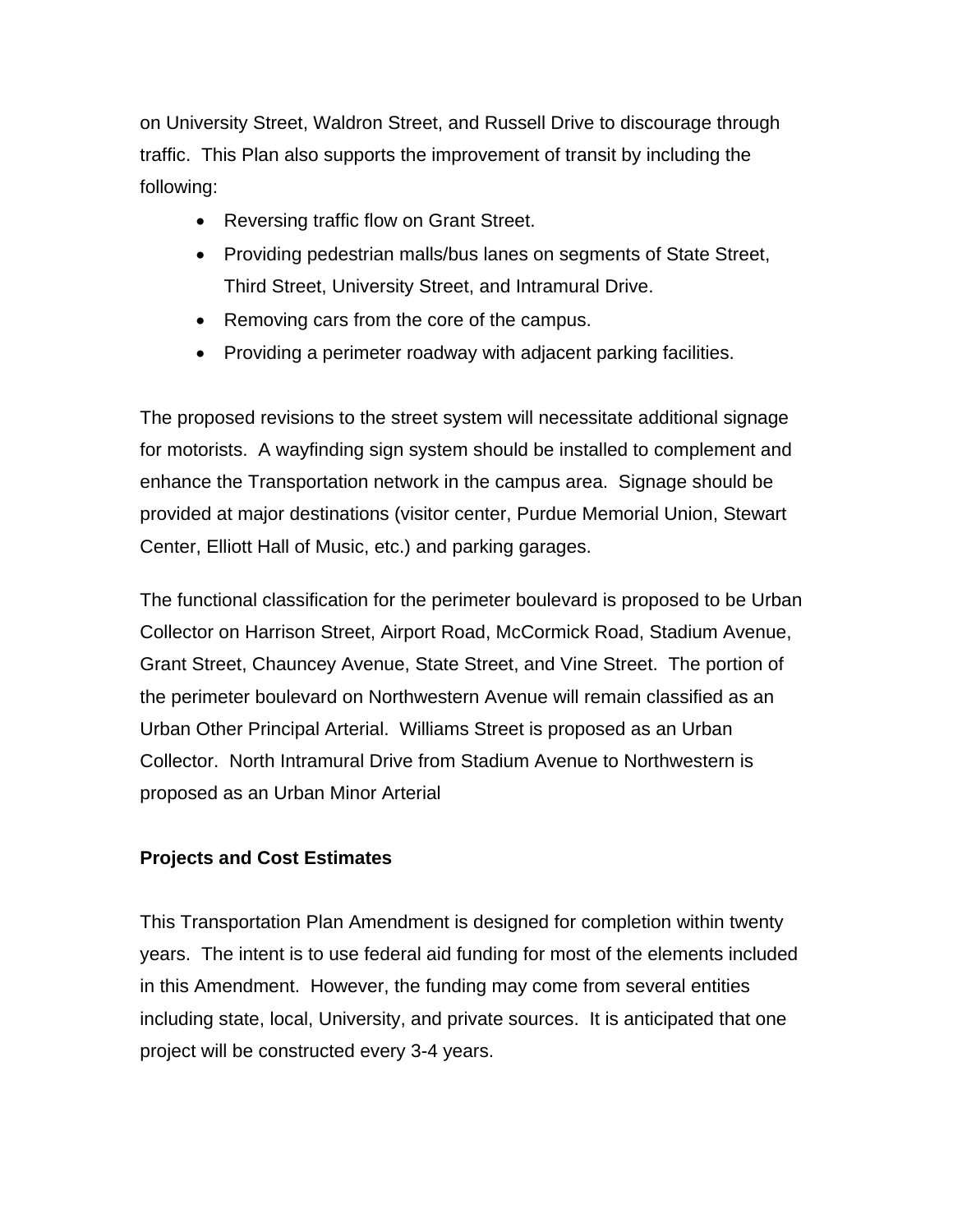Figure 3 illustrates and Table 1 lists the projects recommended for inclusion in the 2025 Transportation Plan. Costs have been estimated for preliminary engineering, right-of-way, and construction. These cost estimates are based on recent unit prices for similar public street projects and numerous assumptions about elements of the project including project limits. These estimates should be used only for planning purposes. Actual costs will only be known when contractors provide bids based on final plans and specifications. The phasing for the construction is intended to be in the order listed in Table 1. Some projects may need to be broken into two projects or combined with another project depending on the funding available.

#### TABLE 1

#### Project Location and Cost Estimate

| No. | <b>Street</b>                                                                     | Limits                                                                                                                                        |                         | Estimated<br>Cost <sup>1</sup>           | Proposed<br>Start<br>Date |
|-----|-----------------------------------------------------------------------------------|-----------------------------------------------------------------------------------------------------------------------------------------------|-------------------------|------------------------------------------|---------------------------|
| 1A  | <b>Williams Street</b><br><b>Harrison Street</b><br>Chauncey Avenue               | U.S. 231 to Grant Street<br>Chauncey Avenue to Intramural Drive<br>Williams Street to Wood Street                                             | $P =$<br>$R =$<br>$C =$ | \$550,000<br>\$100,000<br>\$6,250,000    | 2006<br>2008<br>2010      |
| 1B  | <b>Grant Street</b><br>Chauncey Avenue<br>Northwestern Ave.<br><b>Vine Street</b> | Northwestern Avenue to Williams Street<br>Wood Street to State Street<br><b>State Street to North Street</b><br>North Street to Fowler Avenue | $P =$<br>$R =$<br>$C =$ | \$70,000<br>\$30,000<br>\$650,000        | 2008<br>2009<br>2010      |
| 2   | Stadium Avenue                                                                    | Northwestern Ave. to Intramural Drive                                                                                                         | $P =$<br>$C =$          | \$250,000<br>\$2,850,000                 | 2011<br>2014              |
| 3A  | <b>Harrison Street</b><br>Airport Road                                            | Intramural Drive to Airport Road<br>Harrison Street extended to State Street                                                                  | $C =$<br>$P =$          | \$4,600,000<br>\$400,000                 | 2015<br>2018              |
| 3B  | McCormick Road<br><b>Stadium Avenue</b>                                           | State Road to Stadium Avenue<br>McCormick Road to Intramural Drive                                                                            | $P =$<br>$C =$          | \$400,000<br>\$4,700,000                 | 2017<br>2020              |
| 4A  | No. Intramural Dr.                                                                | Stadium Avenue to Northwestern Ave.                                                                                                           | $P =$<br>$C =$          | \$350,000<br>\$3,950,000                 | 2019<br>2023              |
| 4B  | Northwestern Ave.                                                                 | Intramural Dr. to Stadium Avenue                                                                                                              | $P =$<br>$C =$          | \$300,000<br>\$3,600,000<br>\$29,050,000 | 2022<br>2025              |

 $1$  P = Preliminary Engineering

 $R =$  Right-of-Way

 $C =$  Construction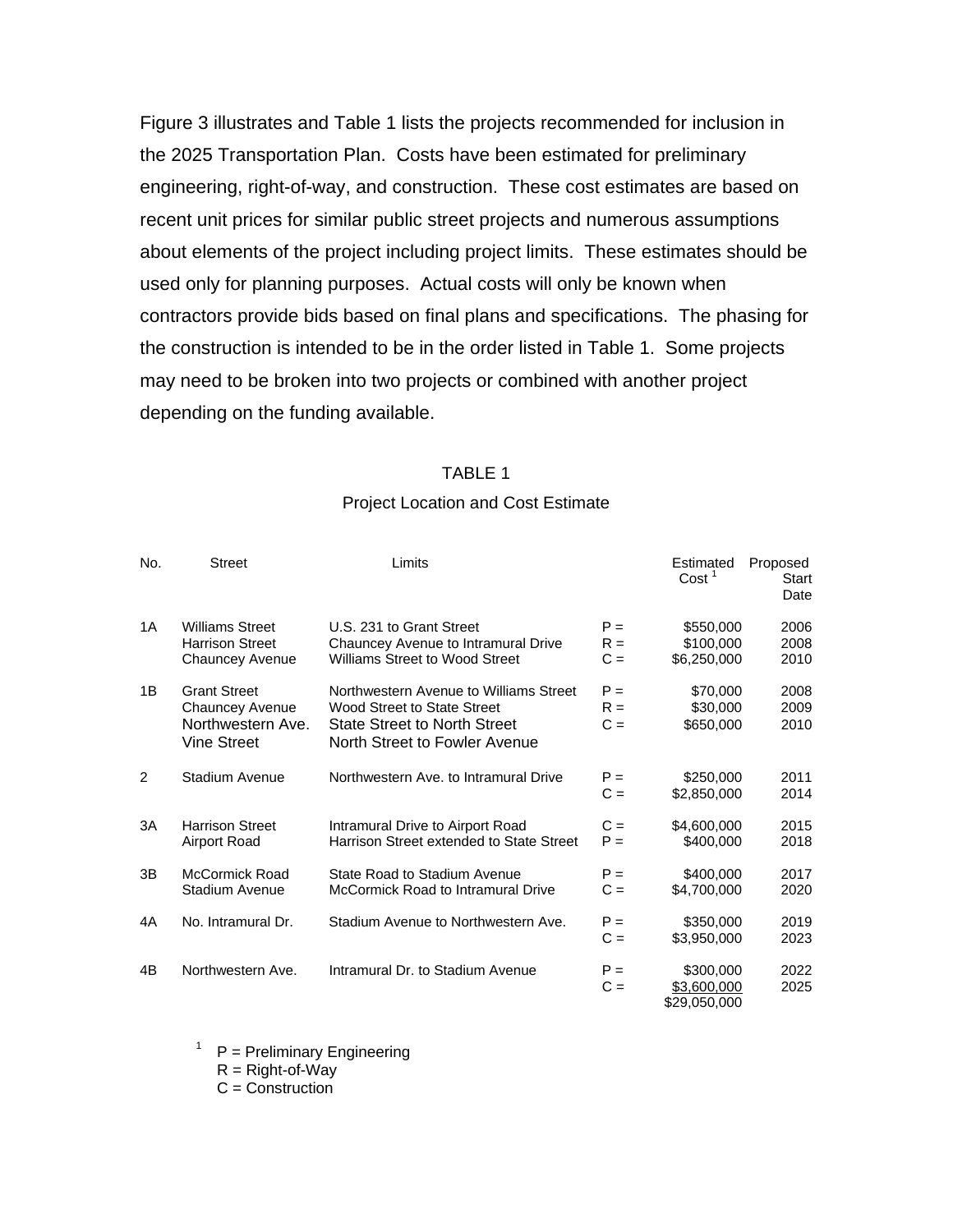### **Environmental Justice**

The projects proposed above were assessed based on the three principles listed in the Transportation Plan for 2025.

Principle One: *avoid, minimize or mitigate disproportionately high and adverse human health and environmental effects, including social and economic effects, on minority and low-income populations.* 

The projects that comprise the perimeter boulevard are located in census tracts that have a higher than average population of minorities and persons of low income. The original Transportation and Parking Plan, 2001 proposed for Purdue University has been modified in two ways that will lessen the impact on residents as follows:

- 1. The proposed extension of Williams Street from Grant Street to the Sheetz Street/Harrison Street intersection has been eliminated. The extension would have removed several houses and apartments and thus deprived students of housing opportunities. The Plan included in this Amendment does not remove any housing.
- 2. The extension of Harrison Street to Airport Road has been relocated. The original Plan was to locate this portion of the perimeter boulevard on Nimitz Drive resulting in isolation of a substantial number of housing units in Purdue Village (also known as married student housing) outside the perimeter roadway and creation of a barrier in the neighborhood. The current Plan locates the boulevard south of the housing units, such that residents will not have to cross the perimeter boulevard to get to campus. This Plan will cause the removal of some housing units on the south end of the complex.

Currently, Purdue Village has 1,014 units, which serve the following:

- a. Married students or students with families.
- b. Freshman students who can not be accommodated in residence halls.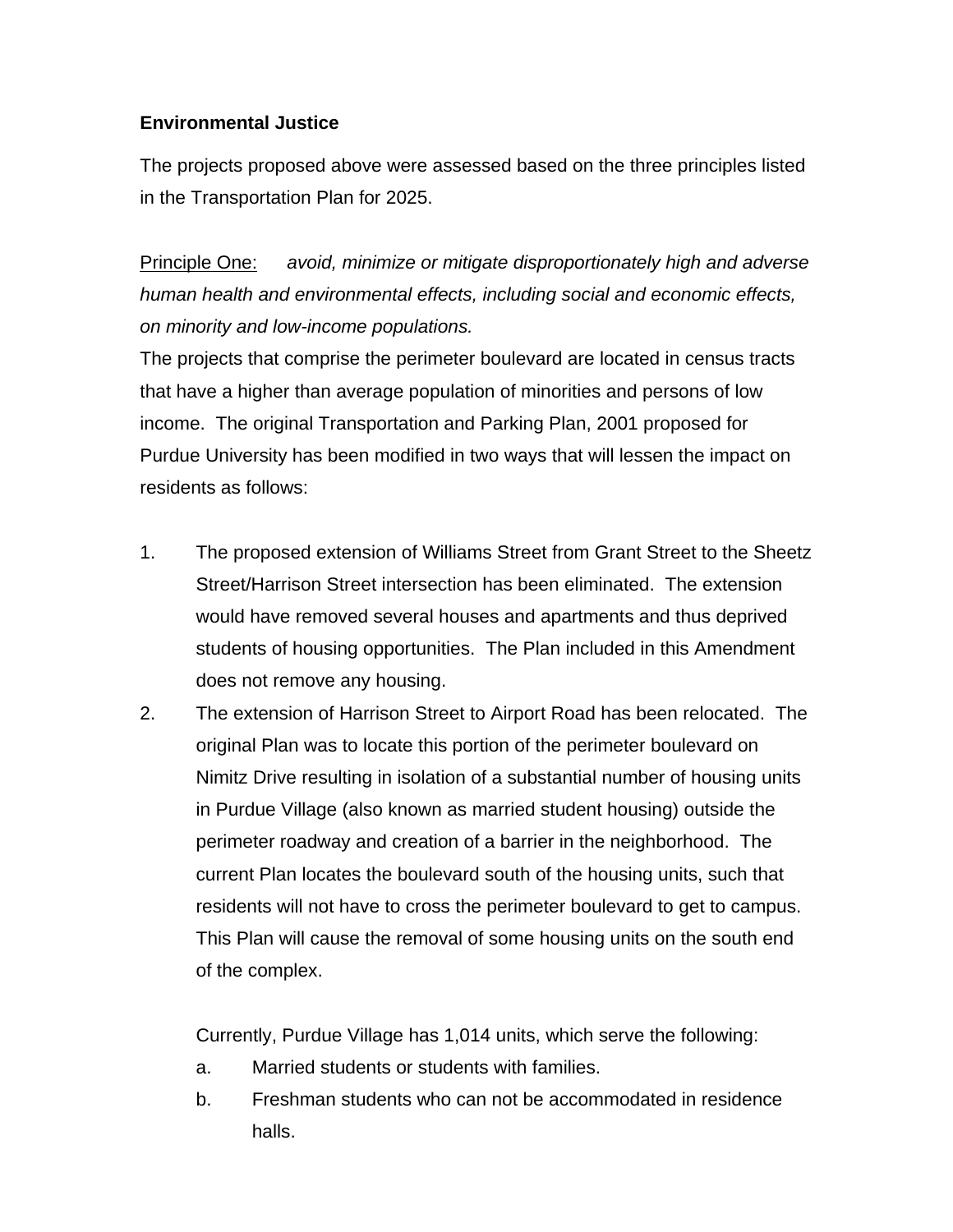c. Faculty and staff needing temporary housing.

The first priority for use of the facilities is married students and students with families, with about 800 units being used this year. HUD assistance is currently being provided to people in seven (7) of the units. This is down from the maximum number of 20 in any one year. Approximately 80 percent of the units are occupied by international students and their families.

The boulevard will be designed to minimize the number of removals by considering design speed, lane widths, and location in a context sensitive manner. Subsequent to the Transportation and Parking Plan development, the Campus Master Plan for Purdue has been revised to retain several units north of Nimitz Drive. The retention of these housing units will help to mitigate the loss of units due to the perimeter boulevard.

The Planned projects do not have any other negative impacts on minority and low income persons. On the other hand, the projects provide improvements for the area residents by providing an improved transit system, with free ridership, and by substantially reducing the pedestrianvehicular conflicts in the core of the campus. Furthermore, the perimeter parkway will provide a buffer between the housing units in Purdue Village and the new U.S. 231, a high-speed primary arterial carrying large volumes of traffic including heavy trucks.

## Principle Two: *ensure the full and fair participation by all potentially affected communities in the transportation decision making process.*

During the development of the Transportation and Parking Plan, meetings were held with local agency representatives. In addition, a public informational meeting was held on April 25, 2001 to present a preferred alternative and receive input from attendees. On June 16, 2004 a proposed plan for one-way streets on Grant Street and Chauncey Street/Northwestern Avenue/Vine Street in the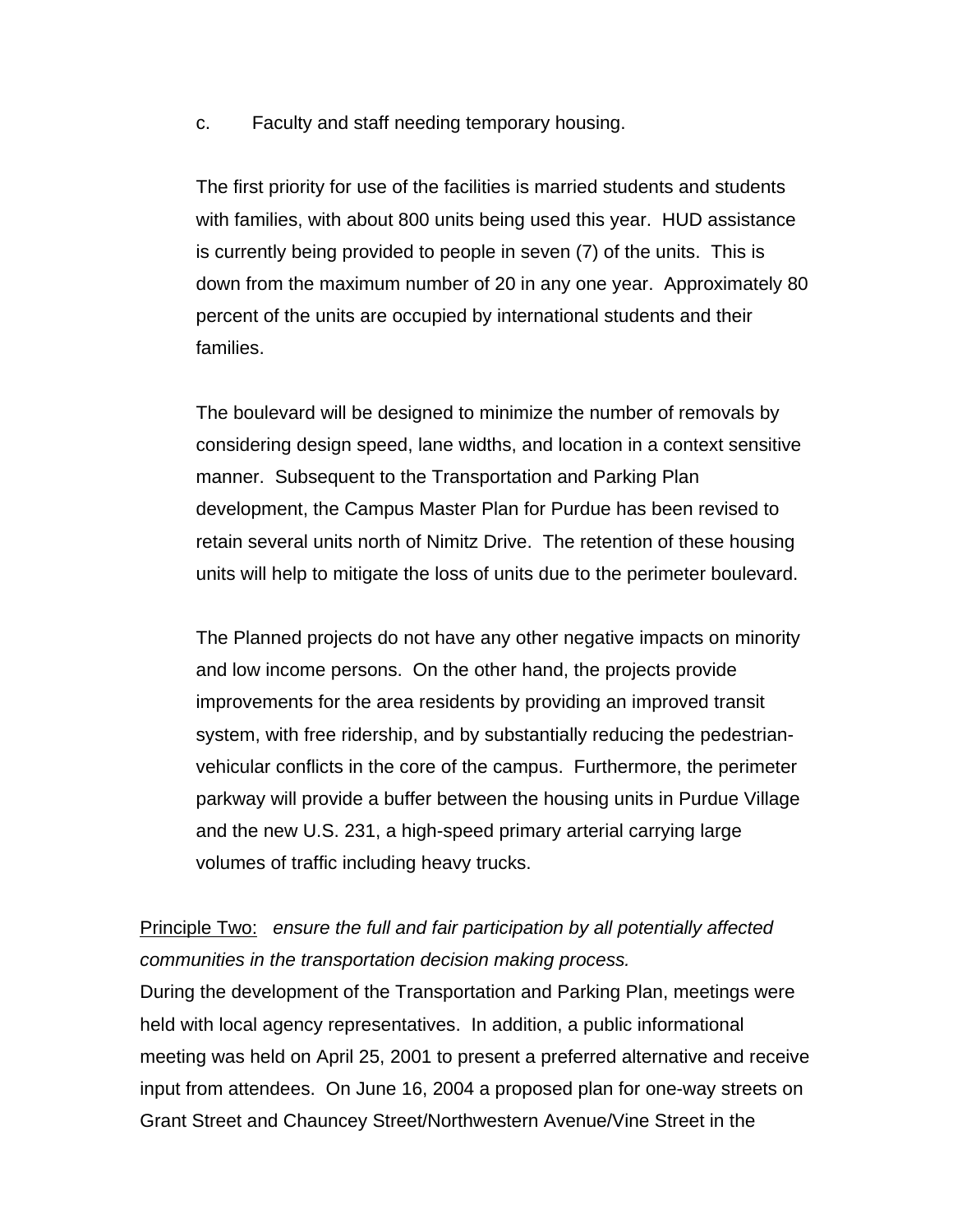Village was presented to the merchants for their input. The Plan was also presented on September 14, 2004 to Purdue and West Lafayette Community Issues teams, a committee that includes West Lafayette and Purdue officials, and representatives of various student organizations.

Principle Three: *prevent the denial of, reduction, or significant delay in the receipt of benefits by minority and low-income populations.* 

The projects in this Amendment were identified through a planning process that included the traffic model results and public comment. The projects included are distributed throughout the campus area and do not favor one segment of the population over others. The phasing was based on need, financing, and the Purdue Campus Master Plan for future development.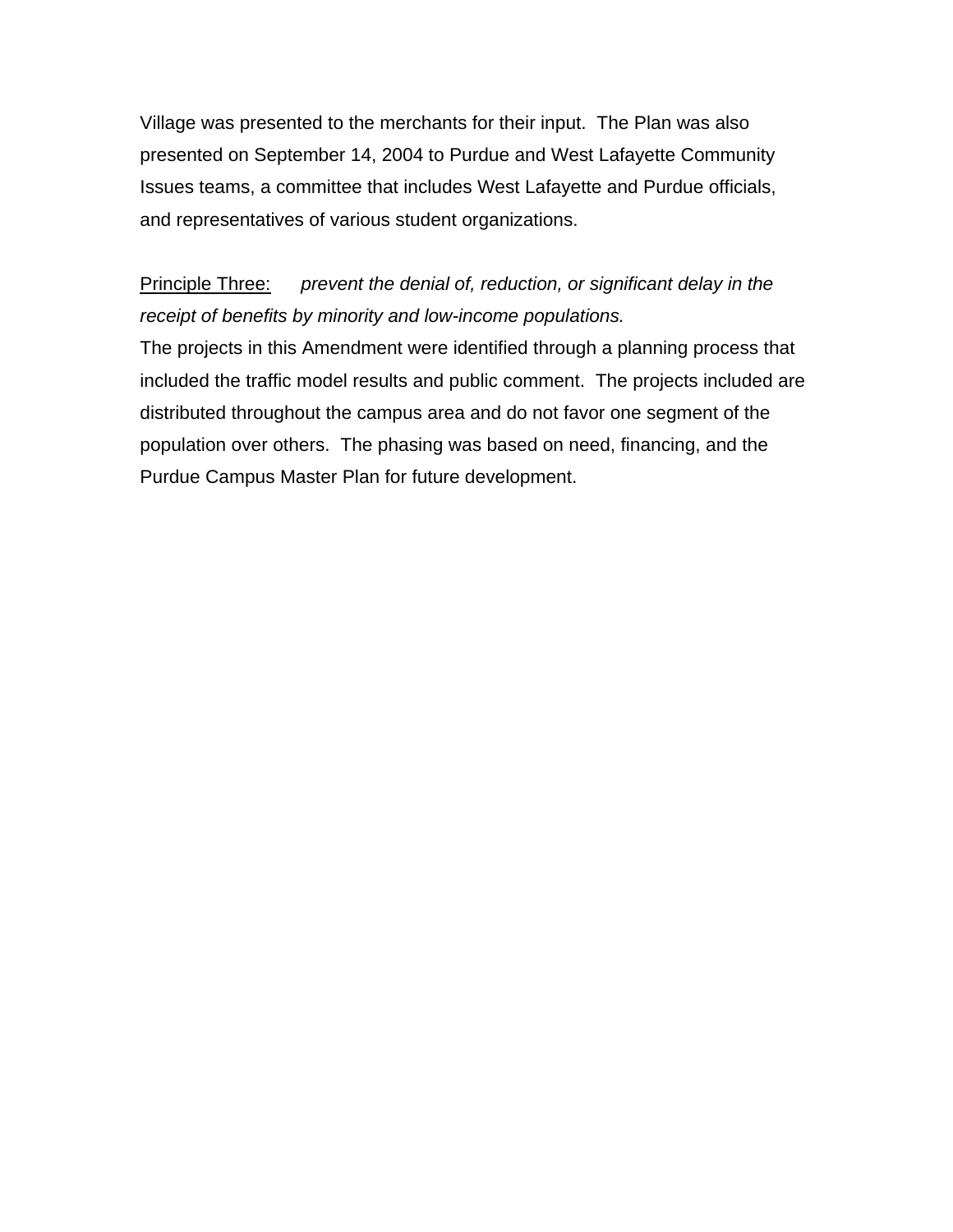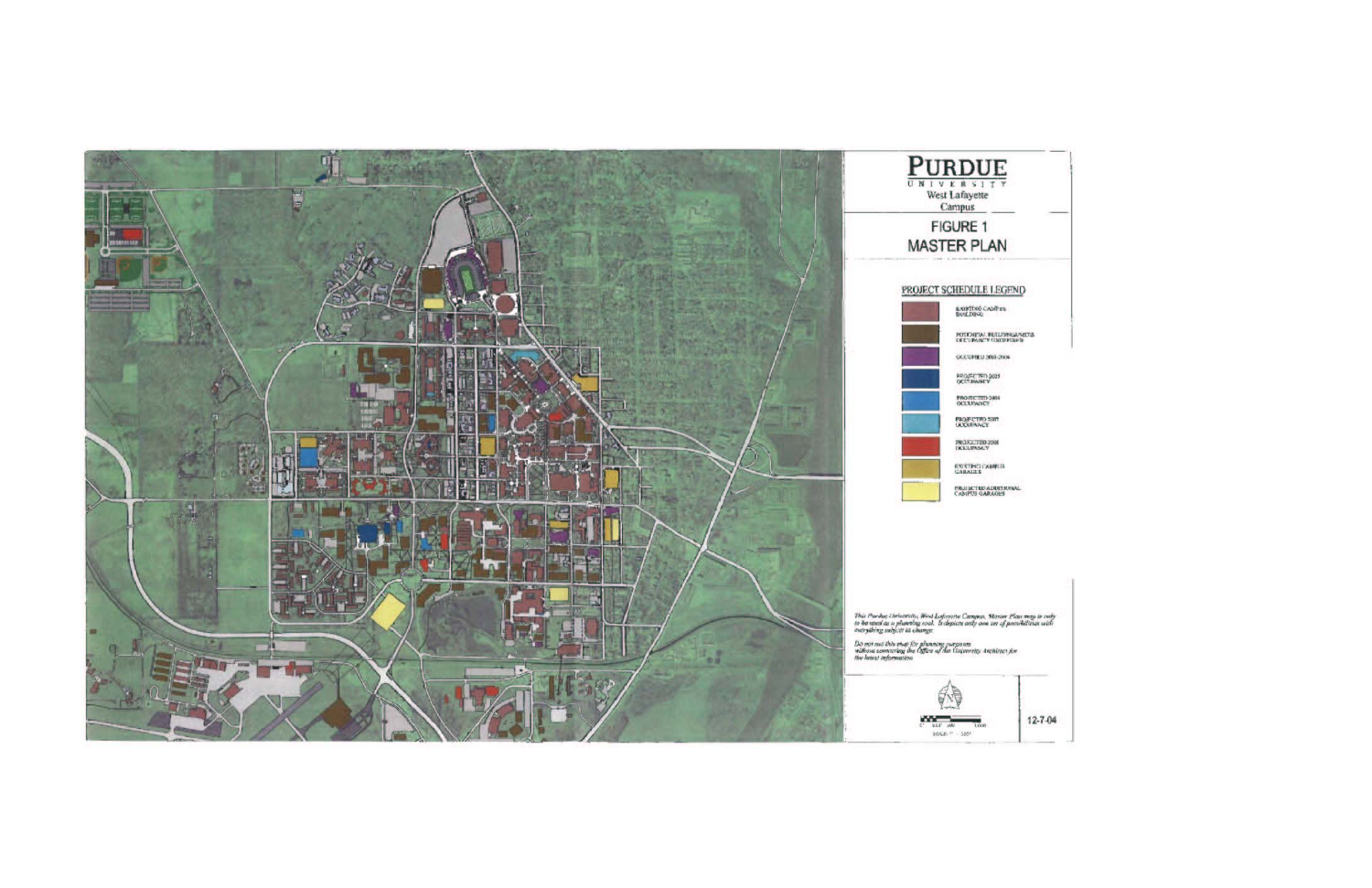

312.3 of Talesadeline alienda 1036/9043-0337-967

| NTY                 |  |
|---------------------|--|
|                     |  |
|                     |  |
|                     |  |
|                     |  |
|                     |  |
| ľ                   |  |
|                     |  |
| <b>NSIT</b><br>EETS |  |
| G                   |  |
| VG                  |  |
| Ę                   |  |
|                     |  |
| $\overline{a}$      |  |
|                     |  |
| G                   |  |
| ΈD<br><b>ES</b>     |  |
|                     |  |
|                     |  |
|                     |  |
|                     |  |
|                     |  |
|                     |  |
| $12 - 3 - 0$        |  |
|                     |  |